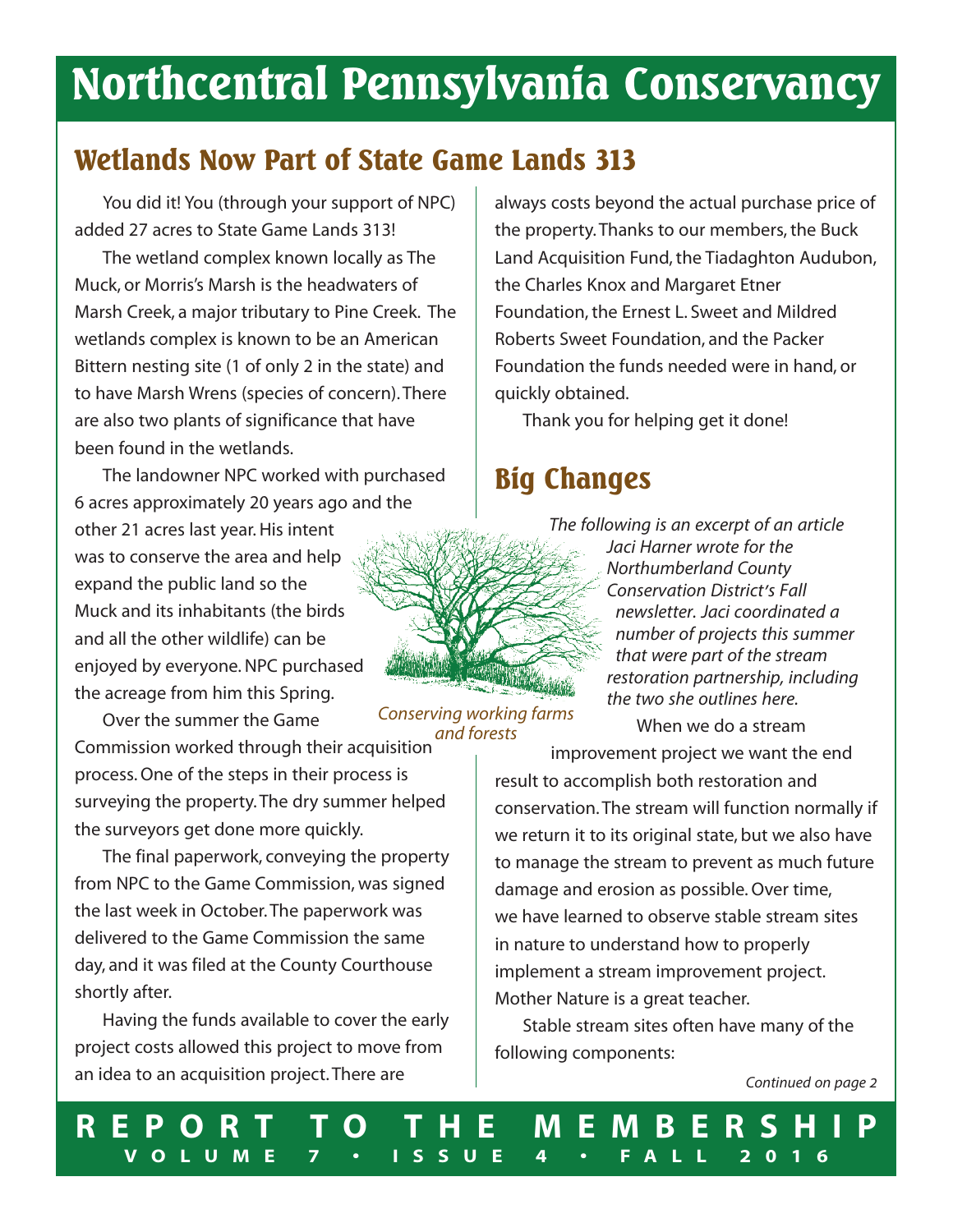## **Big Changes** *Continued from front page*

- vegetation along the banks and adjacent land area of the stream
- connection to the floodplain
- shade from tree canopies
- gravel or cobble stream bottom
- variety of aquatic habitats
- meanders or curves throughout the stream

In August, we tackled a large project along Brush Valley Road, just south of Sunbury,to return it to a more natural state by adding some of the previously stated components.This is an unnamed tributary that drains directly into the Susquehanna River. Stream improvement work had been completed upstream in 2014. It made sense to continue working downstream to improve stream corridor conditions as they approached the Susquehanna River.

Some portions of the stream have a mature riparian buffer that grows between crop field/ meadow and the stream.Other sections of the stream are used as pasture for an active cow/calf operation. As we walked the stream to design the project, we observed a variety of issues: erosion jeopardizing a local roadway, 3' – 7' vertical streambanks, a large debris jam, livestock exposure, and gravel bars.We knew if the site was to be properly restored, all aspects would need to be addressed.

Adding fish habitat structures help stabilize streambanks to reduce erosion and increases the quantity and quality of fish habitat.



*Before the project the stream was eroding toward a heavily used road.*



*After the project,the bank has been regraded to reduce erosion and restore functionality during high water.*

Regrading banks will reconnect the stream channel with the floodplain; this allows high flows to escape the stream channel and spread out across a wider area.The water's energy is reduced and causes less damage.

Streambank fencing limits livestock access to the stream, reducing animal pressure on the streambanks allows natural vegetation to grow and limits erosion activity.

Finally, the stabilized livestock walkway and crossing allow animals to utilize the pasture and stream for food and water purposes while also limiting environmental degradation.

## **Easement Inspection Highlight**

**September 6:** During the inspection of the Morgan Valley Road easement I looked down and saw a "leaf" slowly crawling across the road. It was the caterpillar of the hag moth.The hag moth is a common resident of eastern forests.The caterpillar is extremely well camouflaged as a dead leaf; the

adult is a rather non-descript moth that resembles hundreds of other species of gray/tan moths.

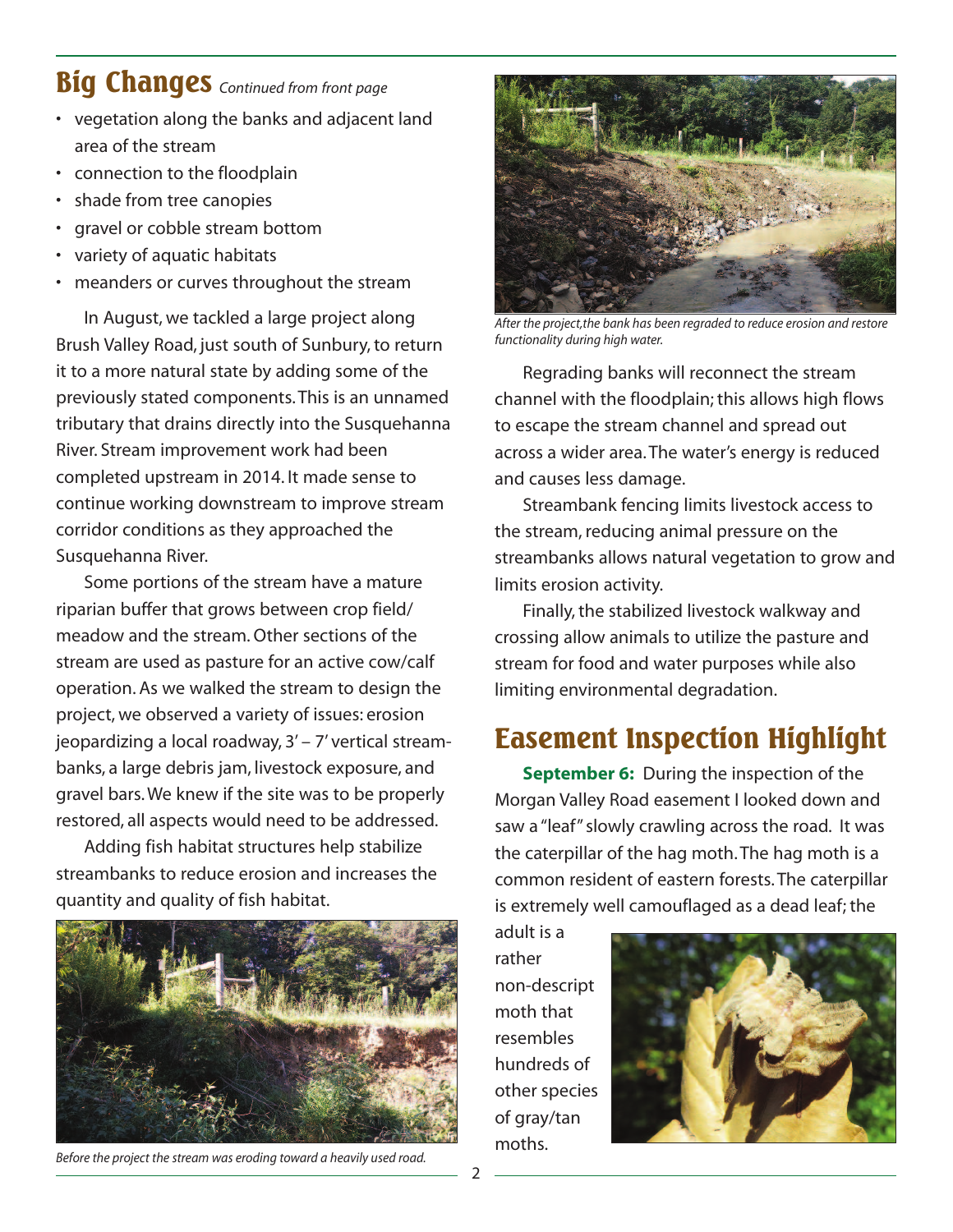## **DONATIONS & CONTRIBUTIONS • May 1, 2016 to July 31, 2016**

### **MEMBERSHIPS**

#### **BLACK BEAR (\$500-\$999)**

Dr. & Mrs. Daniel R. Gandy Charles D. Lamade Mel & Susan Lewis William & Kimberly Van Campen

#### **WHITE-TAILED DEER (\$250-\$499)**

Malcolm Barlow Blair & Mary Carbaugh David & Sally Craig DCNR - Bureau of Forestry,Tiadaghton Alison Diehl Michael R. & Teri H. Fisher Mr. & Mrs. Law Groner Susan Joshi Lewis A. & Myla Magent Marty & Wendy McCormick Mr. & Mrs. Charles M. Plankenhorn Len Richards & Maureen McClure

#### **BLACK CHERRY (\$100-\$249)**

Nancy G.W. Baker Larry R. Bason,VMD Ron & Sondra Beach Patricia W. Booth Russell E. & Linda M. Campbell Reneé Carey

#### **BLACK CHERRY (Cont.)**

Robert W. Colley Andra DeHart-Robbins Larry & Maggie Emery Larry Entz James Holtzman Lamar Advertising Wayne & Connie Livingston Candace S.Nevel & Ellice Tomlinson Stuart & Judy Olinsky Dennis & Patricia Ringling George & Barbara Rizzo Annie Sanders Slate Run Sportsmen Staiman Recycling Corporaton Rick & Cathy Torsell Jim & Beth Weaver Jane B.Williams Anonymous

#### **RED OAK (\$50-\$99)**

Dennis & Linda Ault Terry & Cindy Belles David Bush John M. & Rhonda D. Carpenter Mary Cosgrove Rebecca Ferguson Marian L. Fetter & Mark Kleinfelter James Geurts James W.Green

#### **RED OAK (Cont.)**

Mr. & Mrs.Donald King Frances Kuntz John A. Leo Bob & Donna McCoy Bob Ross Michael & Camille Salvatori Carl W. Schlappi Alvin L. Snowiss David & Louise Stone David Swank Philip & Barbara Thomas, Sr. John E. & Deborah E.Young

### **SUGAR MAPLE**

**(\$35-\$49)** Dan & Patti Alters Robert & Joan Bauder Patty L. Bowman Esq. Romey & Heather Fagnano Toner & Kathy Hollick Raymond & Darlene Rathmell Fred C. Stiner, Jr.

### **WHITE PINE**

**(\$25-\$34)** Bear Hollow Rod & Gun Club Michael Ditchfield Deen & Denise McKillips Denny & Linda Murray Ann F. Rhoads

#### **WHITE PINE (Cont.)**

John & Judy Ryder Susquehannock Lodge Armine Wodehouse

### **MEMORIAL CONTRIBUTIONS**

In memory of Dr.Gordon Shaw *by Alissa du Bois*

*by Kelly O'Keefe and Kim Connell by Susquehanna Imaging Assoc., Inc.*

In memory of Judge Thomas Raup *by John & Carol Wagner*

In memory of Bill Hosler *by Charles & Helen Schwarz*

### **GENERAL CONTRIBUTIONS**

Carl & Marti Barlett Jonathan Bastian Allan & Betsy Quant Alison Diehl Andrew & Elizabeth Harris Jonathan & Anda Nichols Stephen & Dorothy Schopfer

*Thank You... to all those who continue to support the work of the Northcentral Pennsylvania Conservancy*

## **Easement Inspection Highlight**

**October 25:** On a steep sidehill on the Crisanti easement there's an overhanging rock ledge that would be impressive in its own right, but what's even more impressive is the pile of porcupine droppings beneath the ledge. From the extent and depth of the droppings, porcupines must have used this den for an extremely long time.What looks like soil spread out beneath the ledge is actually a spreading mound of dung – perhaps an expert on porcupine dung could give us a good estimate of how many generations of porkys have used the den.



*Cristanti*

*If you have included the NPC in your will, please let us know so that that we may thank you during your lifetime.*